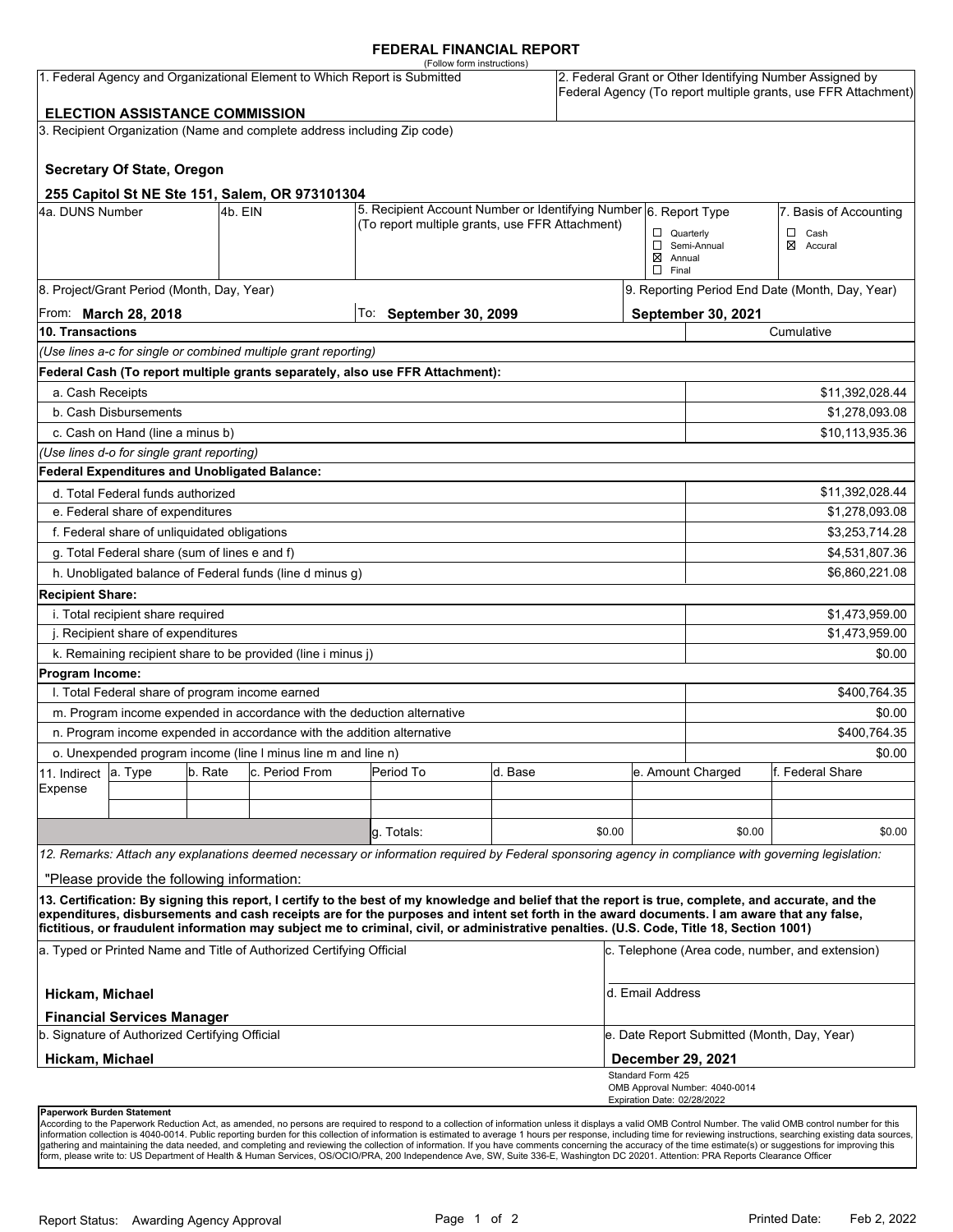#### **FEDERAL FINANCIAL REPORT**  (Additional Page)

# Federal Agency & Organization : ELECTION ASSISTANCE COMMISSION

Federal Grant ID Recipient Organization

| <b>DUNS Number</b><br><b>DUNS Status when Certified</b> |                                                                                                                                                                                                                                                                                                                                         |
|---------------------------------------------------------|-----------------------------------------------------------------------------------------------------------------------------------------------------------------------------------------------------------------------------------------------------------------------------------------------------------------------------------------|
| EIN                                                     |                                                                                                                                                                                                                                                                                                                                         |
| <b>Reporting Period End Date</b>                        | September 30, 2021                                                                                                                                                                                                                                                                                                                      |
| <b>Status</b>                                           | : Awarding Agency Approval                                                                                                                                                                                                                                                                                                              |
| Remarks                                                 | "Please provide the following information:                                                                                                                                                                                                                                                                                              |
|                                                         | State interest earned (current fiscal year): \$0.00<br>State interest expended (current fiscal year): \$0.00<br>Program income earned (current fiscal year): \$0.00<br>Program income earned breakdown (current fiscal year): \$0.00 Source: e.g. Sale of<br>registration list<br>Program income expended (current fiscal year): \$0.00 |

**Federal Agency Review** 

Reviewer Name Phone # Email Review Date Review Comments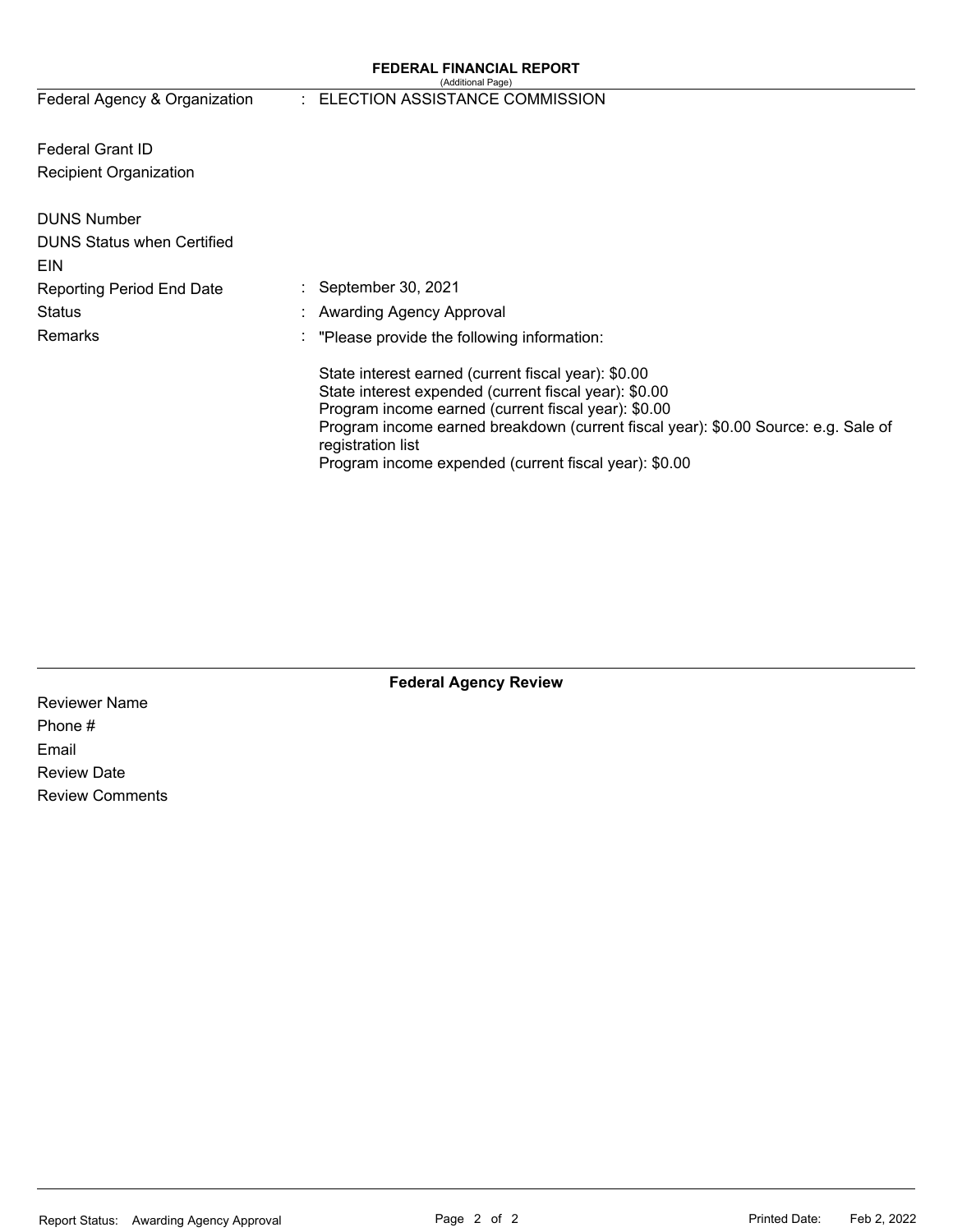# 2021-2022 EAC Progress Report

# 3. EAC Progress Report

#### **1. State or Territory:**

Oregon

### **2. Grant Number:**

#### **3. Report:**

Annual (Oct 1 - Sept 30)

#### **4. Grant:**

Election Security

#### **5. Reporting Period Start Date**

10/01/2020

#### **6. Reporting Period End Date**

09/30/2021

### 4. Progress and Narrative

7. Describe in detail what happened during this reporting period and explain how you implemented the approved grant activities in accordance with your State Plan/Program Narrative. (*Note: Your activities should align with your Grant Cost Categories Table.)*

 State completed reimbursements of \$30k to each county for security purposes according to their security plans and assessments. State approved awards to each county and processed payments during this time. Additional funds were spent on security patching and maintenance of the existing voter registration system.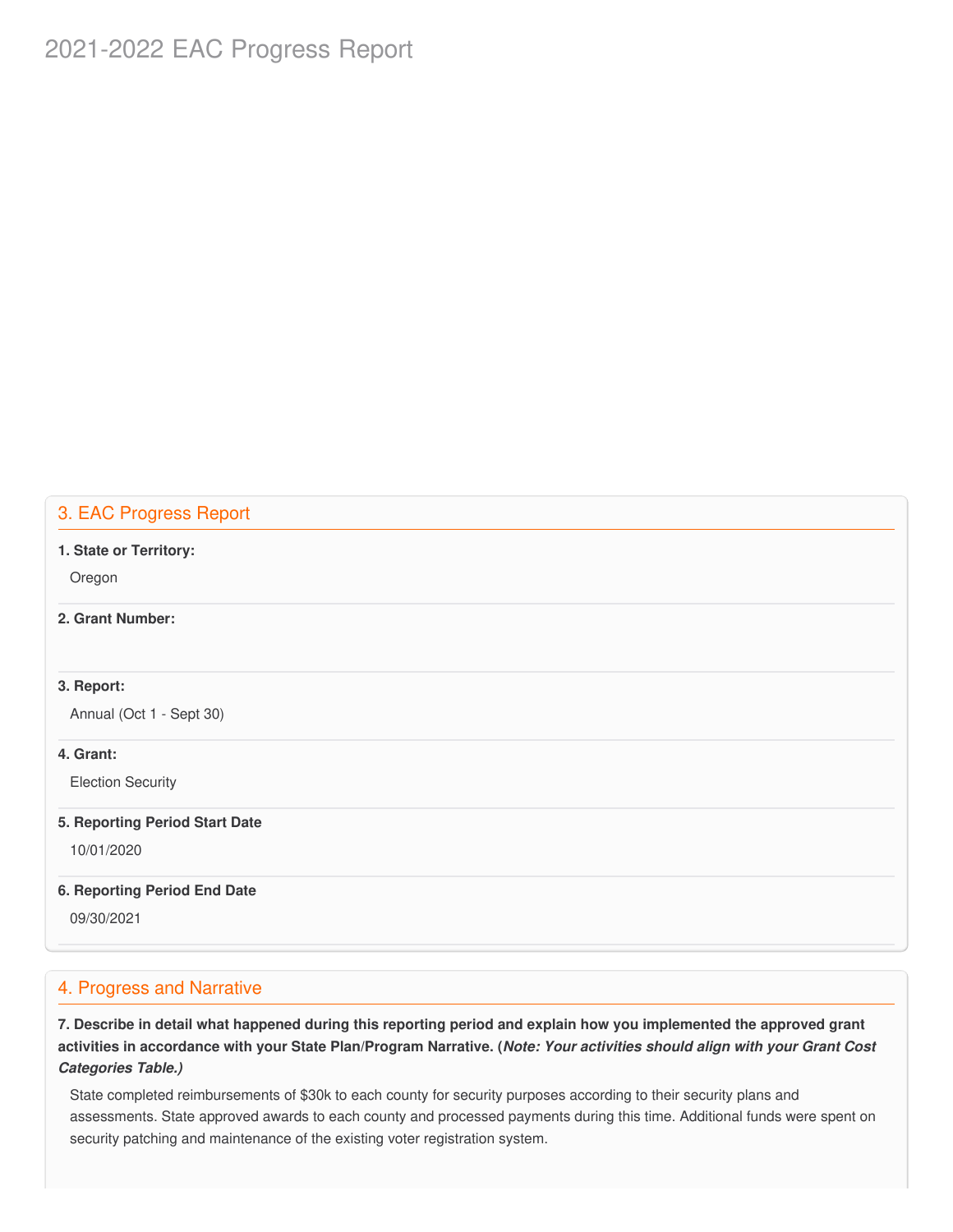There were match expenditures totaling \$1,205,810 during the time period. These funds were used for voting equipment, system maintenance, and cyber security. For example, multi-factor authentification (MFA) systems were put into place in counties for voter registration database access. The Elections Division also paid the central administrative services division of the state \$616,000 for Albert Network System. Additionally, there were payments for required quality control vendor Gartner Group for quality assurance of the state's statewide voter registration elections management overhaul, \$394,000. The vendor will provide risk management, monitoring and communications with stakeholders on a weekly and monthly basis.

8. Describe any significant changes to your program during the project, including changes to your original State  **Plan/Program Narrative or favorable developments that improved program efficiency and/or service delivery.**

N/A

#### **9. Issues Encountered:**

Describe all major issues that arose during the implementation of the project and the reasons why established goals were not met, if applicable. Address each issue separately and describe whether and how the issues were resolved. Also,  **briefly discuss the implications of any unresolved issues or concerns.**

 Transition of leadership during planning, processing, reimbursement of security funds. This did not significantly impact the use of the funds but was an unforeseen change.

 **10. Provide a description of any training conducted, including security training.**

#### N/A

#### **11. Subgrants:**

 **Did your office provide subawards to local jurisdictions during this reporting period?**

No

#### **12. Match:**

#### **Describe how you are meeting or have met the matching requirement.**

 Matching requirement was met during the last reporting period. Some items at the top totaling \$1.2m were matched by Other Funds, a fund derived from primarily county payments for maintenance cost recovery for the existing statewide voter registration system.

### 13. Report on the number and type of articles of voting equipment obtained with the funds. Include the amount expended  **on the expenditure table.**

 The only voting equipment attained with these funds during this time period relates to MFA described above. The quality control vendor described above (Gartner), could also be considered assurance in obtaining voter registration systems that are under contract.

## 5. Expenditures

# **14. Current Period Amount Expended and Unliquidated Obligations**

# **GRANT COST CATEGORIES - FEDERAL**

 Voter Registration Systems: : \$95224 Cyber Security: : \$11892

Total : \$107116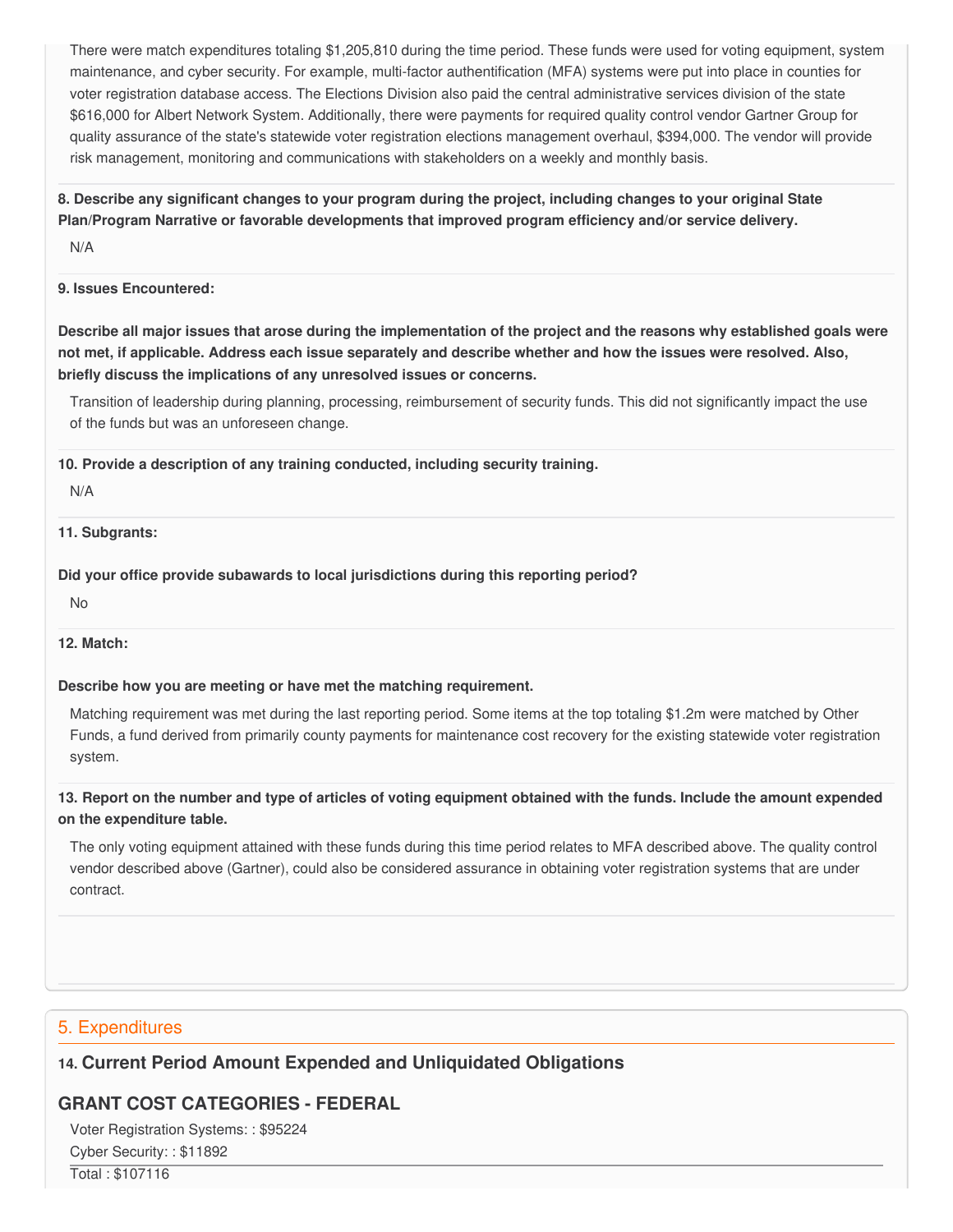# **15. GRANT COST CATEGORIES - MATCH**

 Voting Equipment and Processes: : \$195490 Post-Election Auditing: : \$0 Voter Registration Systems: : \$394000 Cyber Security: : \$616320 Voter Education/Communications: : \$0 Accessibility: : \$0 Staffing: : \$0 Training: : \$0 Subgrants: : \$0 Indirect Costs (If applicable, FFR Line 11): : \$0 Unliquidated Obligations (If applicable, FFR Line 10f): : \$0 Other (Specify below) : \$0 Other (Specify below) : \$0 Other (Specify below) : \$0 Total : \$1205810 **Comments:**

## 7. Expenditures

#### **16. Confirm Total Grant Expenditure Amounts**

 Federal : \$[107,116.00](https://107,116.00) Match : \$[1,205,810.00](https://1,205,810.00) Total : \$1312926

 **OMB CONTROL NUMBER: 3265-0020**

# 8. Certification

 **Name and Contact of the authorized certifying official of the recipient.**

**First Name**

Deborah

#### **Last Name**

Scroggin

#### **Title**

Elections Director

 **Phone Number**

**Email Address**